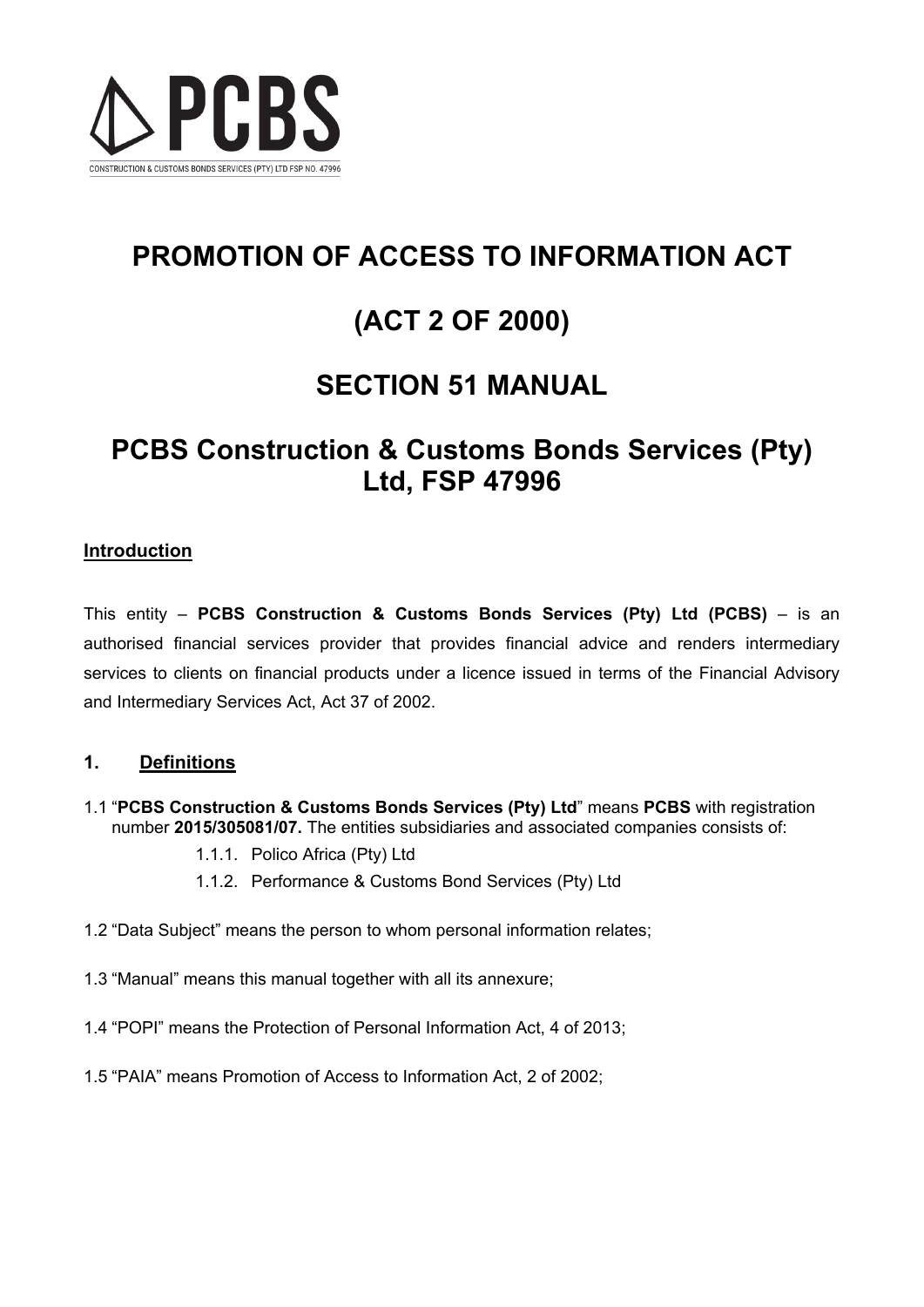

- 1.6 "Processing" means any operation or activity or any set of operations, whether or not by automatic means, concerning personal information, including:
	- a) the collection, receipt, recording, organisation, collation, storage, updating or modification, retrieval, alteration, consultation or use;
	- b) dissemination by means of transmission, distribution or making available in any other form; or
	- c) merging, linking, as well as restriction, degradation, erasure or destruction or information.
- 1.7 "Record" means any recorded information
	- a) regardless of form or medium, including writing on any material, information produced, recorded or stored by means of any tape-recorded, computer equipment, whether hardware or software or both, or other device, and any material subsequently derived from information produced, recorded or stored. Any label, marking or other writing that identified or described any thing of which it forms part, or to which it is attached by any means, book, map, graph or drawing. Any photograph, film, negative, tape or other device in which one or more visual images are embodied so as to be capable, with or without the aid of some other equipment, of being reproduced;
	- b) in the possession or control of a responsible party;
	- c) whether or not it was created by the responsible party; and
	- d) regardless of how it came into existence.

1.8 "Requester" has the meaning ascribed to it in section 1 of PAIA.

### **2. Purpose**

The Promotion of Access to Information Act 2 of 2000 ("PAIA") gives effect to the constitutional right of access to any information held by the state and any information that is held by another person and that is required for the exercise or protection of any rights.

PAIA sets out the requisite procedures associated with any such requests for information. In terms of PAIA, where a request for information is made to a body, there is an obligation to provide the information, except where PAIA, expressly provides that the information may not be released.

PAIA balances the interests of Requester of information, as well as those of private entities needing to protect trade secrets and confidential information.

The purpose of this Manual is to:

a) detail the procedure that a Requester for information is required to follow and the manner in which a Request for Access shall be facilitated by **PCBS**; and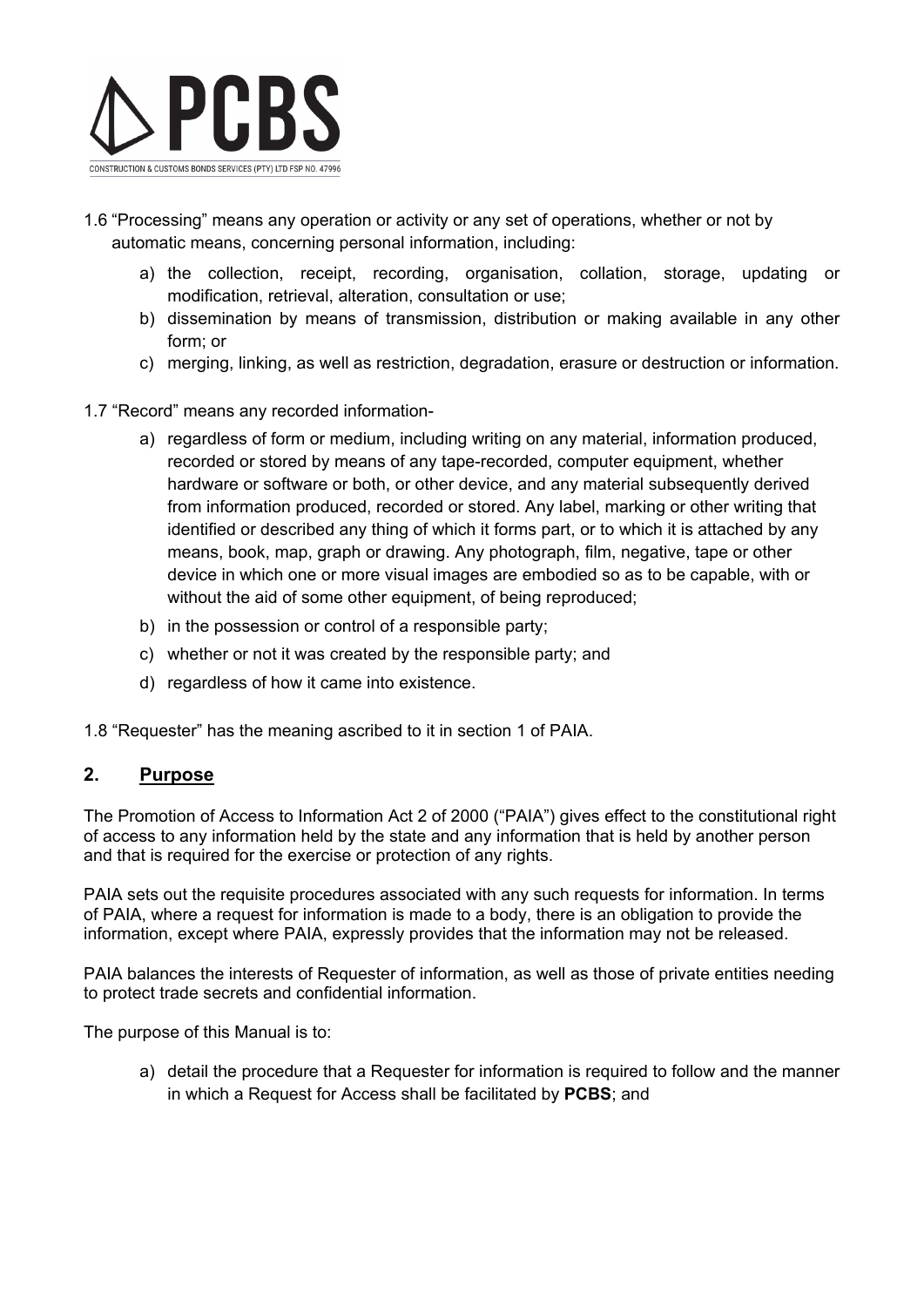

b) to detail the purpose for which personal information may be processed, a description of categories of Data Subjects for whom **PCBS** processes personal information, as well as the categories of personal information relating to such Data Subjects, and the recipients to whom personal information may be supplied.

## **3. PARTICULARS IN TERMS OF THE SECTION 51 MANUAL**

## Contact details

| <b>PCBS</b>             |                                                        |
|-------------------------|--------------------------------------------------------|
| Designated contact      | Lukas Marquart                                         |
| person                  |                                                        |
| Information officer     | Lukas Marquart                                         |
| <b>Physical address</b> | 30 Rhodes Avenue, Parktown, 2193                       |
| Postal address          | Postnet Suite #353, Private Bag X30500, Houghton, 2041 |
| Telephone number        | 011 482 2592                                           |
| E-mail address          | lukas@pcbs.co.za                                       |

## **4. The section 10 Guide on how to use the Act**

- 4.1. The Regulator has, in terms of section 10(1) of PAIA, as amended, updated and made available the revised Guide on how to use PAIA ("Guide"), in an easily comprehensible form and manner, as may reasonably be required by a person who wishes to exercise any right contemplated in PAIA and POPIA.
- 4.2. The Guide is available in each of the official languages and in braille.
- 4.3. The aforesaid Guide contains the description of-
	- 4.3.1. the objects of PAIA and POPIA;
	- 4.3.2. the postal and street address, phone and fax number and, if available, electronic mail address of-
		- 4.3.2.1. the Information Officer of every public body, and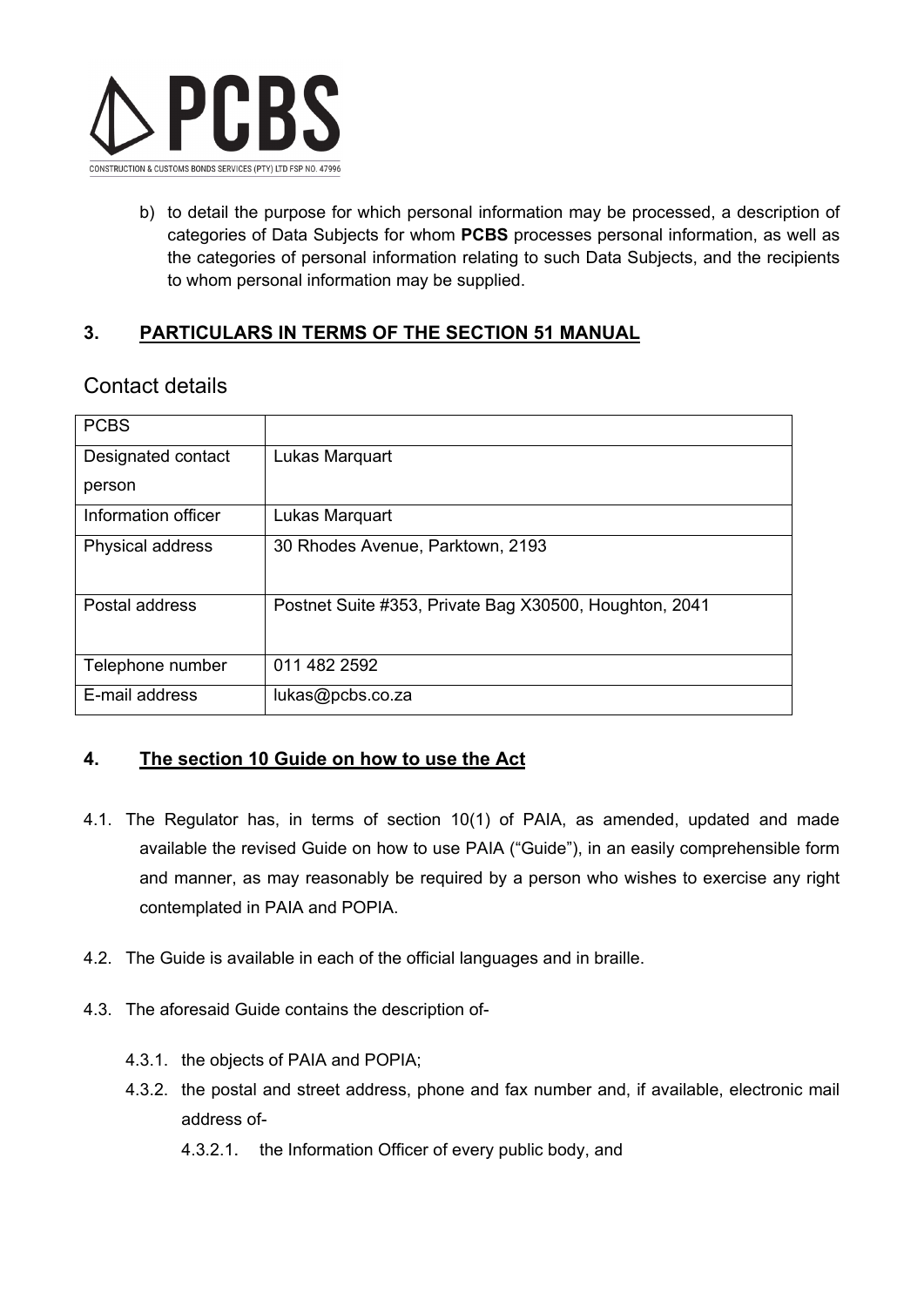

- 4.3.2.2. every Deputy Information Officer of every public and private body designated in terms of section 17(1) of PAIA and section 56 of POPIA ;
- 4.3.3. the manner and form of a request for-
	- 4.3.3.1. access to a record of a public body contemplated in section 11 ; and
	- 4.3.3.2. access to a record of a private body contemplated in section 50 ;
- 4.3.4. the assistance available from the Information Officer of a public body in terms of PAIA and POPIA;
- 4.3.5. the assistance available from the Regulator in terms of PAIA and POPIA;
- 4.3.6. all remedies in law available regarding an act or failure to act in respect of a right or duty conferred or imposed by PAIA and POPIA, including the manner of lodging-

| $4.3.6.1$ . | an internal appeal; |
|-------------|---------------------|
|             |                     |

- 4.3.6.2. a complaint to the Regulator; and
- 4.3.6.3. an application with a court against a decision by the information officer of a public body, a decision on internal appeal or a decision by the Regulator or a decision of the head of a private body.
- 4.3.7. the provisions of sections 14 and 51 requiring a public body and private body, respectively, to compile a manual, and how to obtain access to a manual;
- 4.3.8. the provisions of sections 15 and 52 providing for the voluntary disclosure of categories of records by a public body and private body, respectively;
- 4.3.9. the notices issued in terms of sections 22 and 54 regarding fees to be paid in relation to requests for access; and
- 4.3.10. the regulations made in terms of section 92.
- 4.4. Members of the public can inspect or make copies of the Guide from the offices of the public and private bodies, including the office of the Regulator, during normal working hours.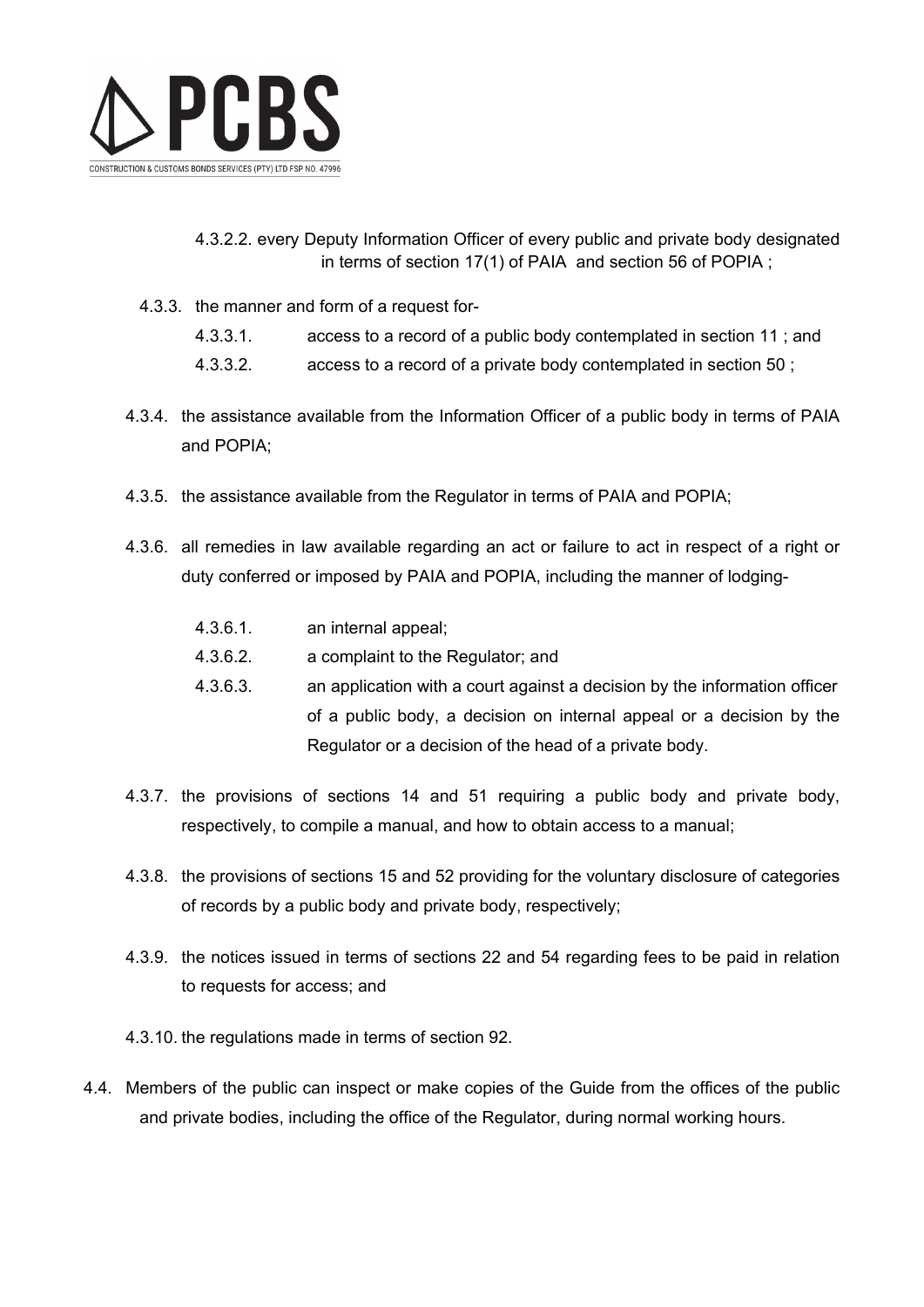

- 4.5. The Guide can also be obtained-
	- 4.5.1. upon request to the Information Officer;
	- 4.5.2. from the website of the Regulator [\(https://www.justice.gov.za/inforeg/\)](https://www.justice.gov.za/inforeg/).
- 4.6 A copy of the Guide is also available in the following two official languages, for public inspection during normal office hours-
	- 4.6.1 English and Afrikaans

## **5. Records available in terms of any other legislation**

Records available in terms of any other legislation applicable to the FSP

| Basic Conditions of Employment Act No. 75 of 1997                              |
|--------------------------------------------------------------------------------|
| Collective Investments Schemes Control Act No. 45 of 2002                      |
| Companies Act No. 71 of 2008                                                   |
| Compensation for Occupational Injuries and Health Diseases Act No. 130 of 1993 |
| Consumer Protection Act No. 68 of 2008                                         |
| Employment Equity Act No.55 of 1998                                            |
| Financial Advisory and Intermediary Services Act No. 37 of 2002                |
| Financial Intelligence Centre Act No. 38 of 2001                               |
| Financial Institutions (Protection of Funds) Act No. 28 of 2001                |
| Financial Services Board Act No. 97 of 1990                                    |
| Financial Services Ombud Schemes Act No. 37 of 2004                            |
| Friendly Societies Act No. 25 of 1956                                          |
| Income Tax Act No. 58 of 1962                                                  |
| Insurance Laws Amendment Act No. 27 of 2008                                    |
| Labour Relations Act No. 66 of 1995                                            |
| Long-term Insurance Act No. 52 of 1998                                         |
| Medical Schemes Act No. 131 of 1998                                            |
| Occupational Health and Safety Act No. 85 of 1993                              |
| Pension Funds Act No. 24 of 1956                                               |
| Prevention of Organised Crime Act No. 121 of 1998                              |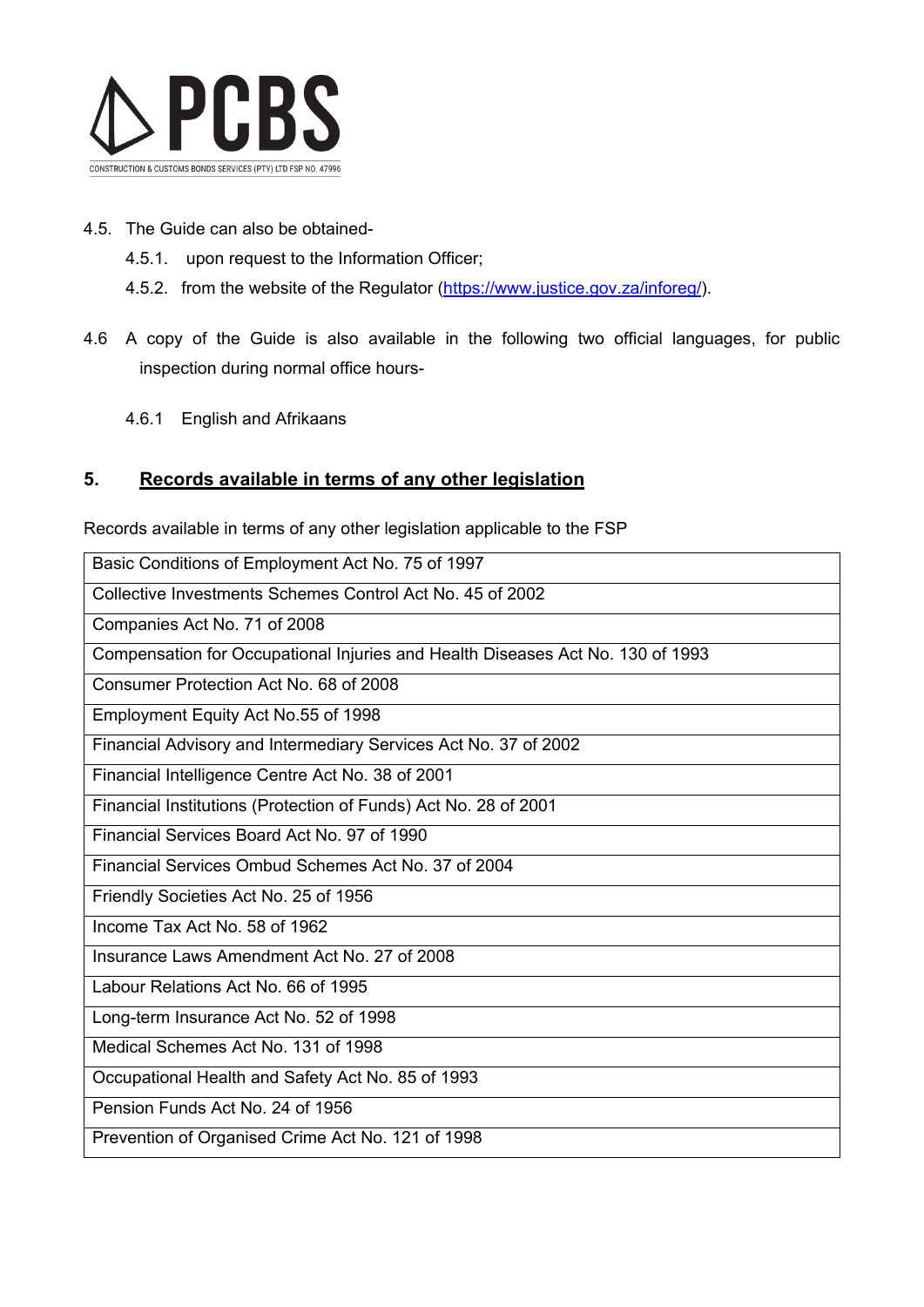

| Protection of Constitutional Democracy against Terrorist and Related Activities Act No. 33 of 2004 |
|----------------------------------------------------------------------------------------------------|
| Security Services Act No. 36 of 2004                                                               |
| Short Term Insurance Act No. 53 of 1998                                                            |
| Skills Development Act No.97 of 1998                                                               |
| Skills Development Act No.97 of 1998                                                               |
| Unemployment Contributions Act No. 4 of 2002                                                       |
| Unemployment Insurance Act No. 63 of 2001                                                          |
| Value Added Tax Act No. 89 of 1991                                                                 |

## **6. Access to the records held by the private body**

• The latest notice regarding the categories of records of the body, which are available without a person having to request access in terms of section 52 (2) of this Act, and at no cost:

Brochures; Pamphlets; Documents related to business activities

• Records which may be requested in terms of this Act:

#### Administration:

- o Licence of product categories
- o Minutes of management meetings
- o Minutes of staff meetings
- o Correspondence

Human resources:

- o Employment contracts
- o Mandates
- o Policies and procedures
- o Training
- o Remuneration and benefits policies, and records thereof

#### Operations:

- o Production records
- $\circ$  Compliance manual FAIS
- o Compliance reports
- o Complaint's procedures
- o Contractual agreements with suppliers
- o Procedure's manual FICA
- o Records of advice
- o Register of key individuals
- o Register of representatives
- o Register of non-compliance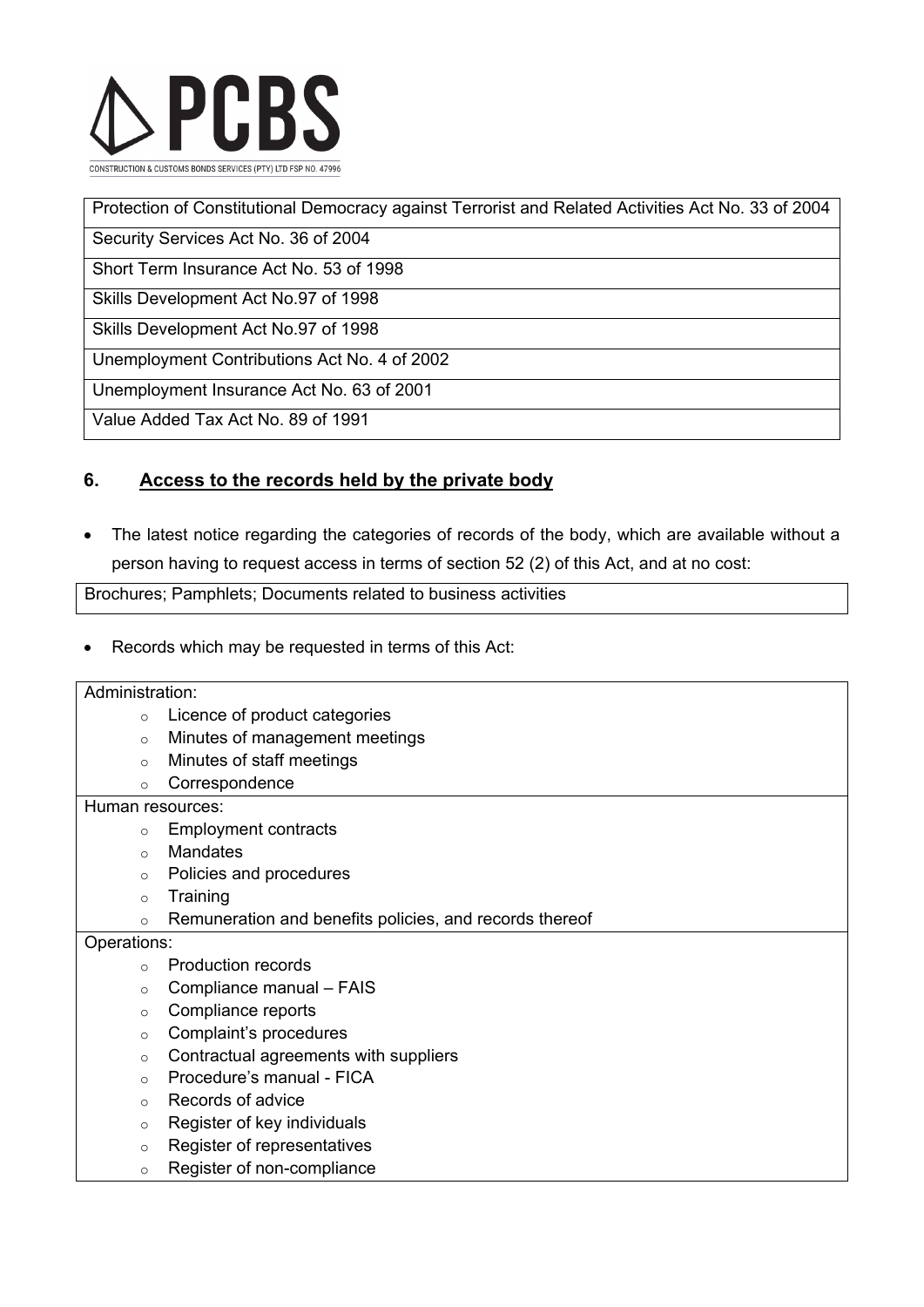

CONSTRUCTION & CUSTOMS BONDS SERVICES (PTY) LTD FSP NO. 47996

- Record of continued compliance by representatives
- o Register of premature cancellation of products
- o Clients register

#### Finances:

- o Accounting and audit records
- o Financial statements
- o Assets inventory

#### Legal Records:

- o Documentation pertaining to litigation and arbitration
- o General agreements
- o Licenses, permits and authorizations
- o Insurance Records including records in respect of insurance coverage, limits and insurers
- o Claims Records

#### Tax Records:

- o Income tax returns and other documentation
- o PAYE Records
- o Skills Development Levies Records
- o Value Added Tax Record.

#### Employee Records:

- o Attendance register
- o Company tax submissions in respect of employee
- o Employment Agreements
- o Confidentiality agreements
- o Restraint of Trade Agreements
- o Disciplinary Records
- o Employee personal details
- o Employment conditions and policies
- o Employment equity plan
- o Medical aid Records
- o Remuneration and benefits records
- o Retirement fund records
- o Training manuals and material
- o Dividend payment list

#### Information technology:

- o Business and data information
- o Domain name registrations
- o IT technology capabilities
- o Asset Registers

#### Customer Records:

- o Agreements and Forms
- o Payment details
- o Sales Records
- o Policy documents and wordings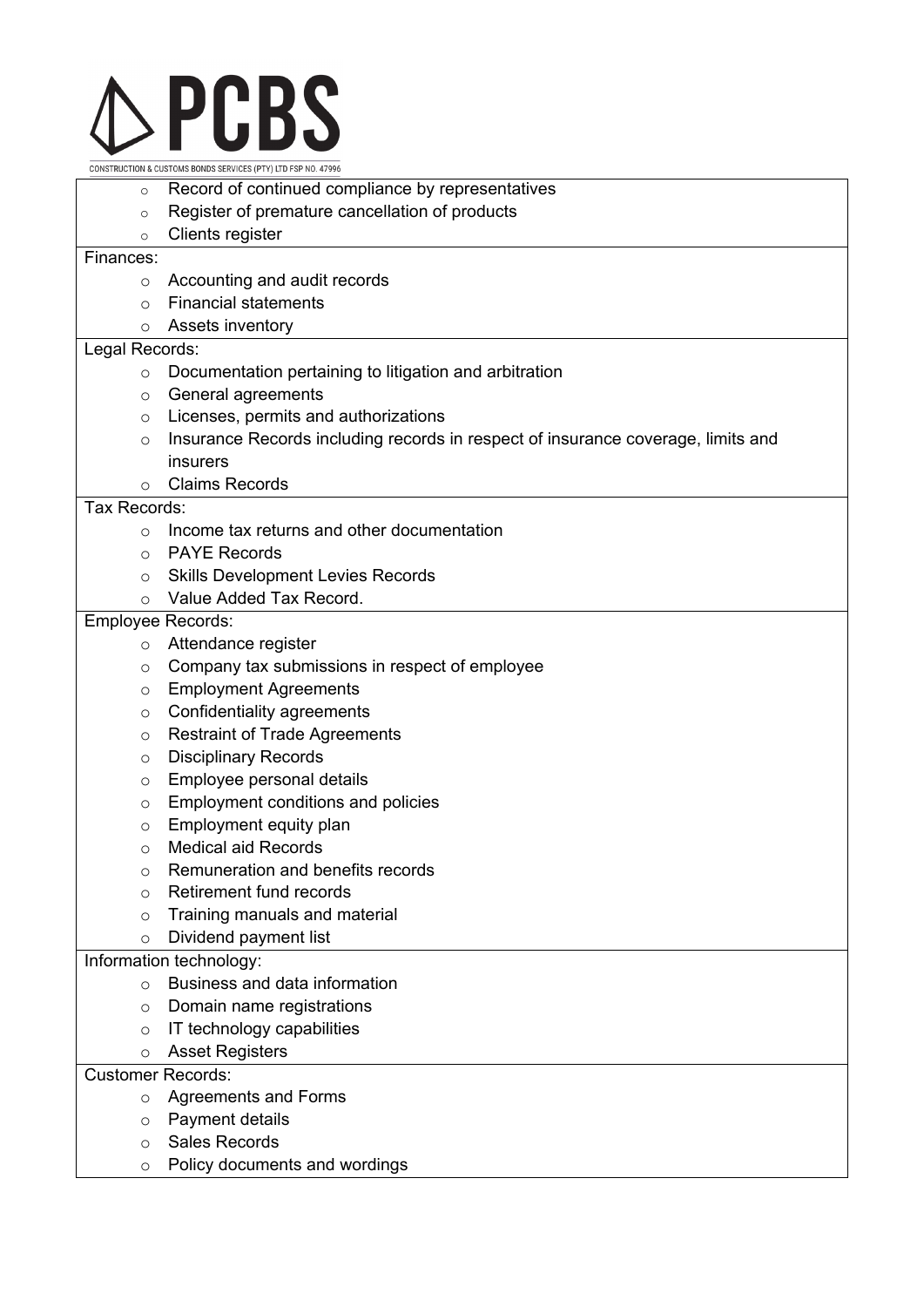

o Transaction records

- o Disclosures
- The request procedures:

#### **Form of request: (ANNEXURE A)**

#### **Form of request – Annexure A:**

- o The requester must use the prescribed form to make the request for access to a record. This must be made to the Information Officer of the private body. This request must be made to the address, fax number or electronic mail address of the body concerned.
- $\circ$  The requester must provide sufficient detail on the request form to enable the Information Officer of the private body to identify the record and the requester. The requester should also indicate which form of access is required. The requester should also indicate if any other manner is to be used to inform the requester and state the necessary particulars to be so informed.
- o The requester must identify the right that is sought to be exercised or to be protected and provide an explanation of why the requested record is required for the exercise or protection of that right.
- $\circ$  If a request is made on behalf of another person, the requester must then submit proof of the capacity in which the requester is making the request to the satisfaction of the head of the private body.
- o The Information Officers will, within 30 days of receipt of the Request, decide whether to grant or decline the Request and notice with reasons (if required) will be provided. In the event that a large volume of information is requested, or the Information Offices is required to search through a large volume of Records, the 30 day period in terms of which the Information Officer must decide whether to grant or refuse the Request may be extended for a further period, not exceeding 30 days. The Requester will be notified by the Information Officer of any extension sought.
- o Should the Information Officer be unable to locate a Record, or the Record does not exist, the Information Officer will, by means of an affidavit or attestation, notify the Requester which will include information in respect of the steps taken to locate the Record.
- $\circ$  In the event that the Request for Access to a Record is unsuccessful, the Requester will be notified by the Information Officer, which notification will include:
	- 1. Adequate reasons for the refusal.
	- 2. The Requester's right to lodge to apply to a court for relief within 180 days of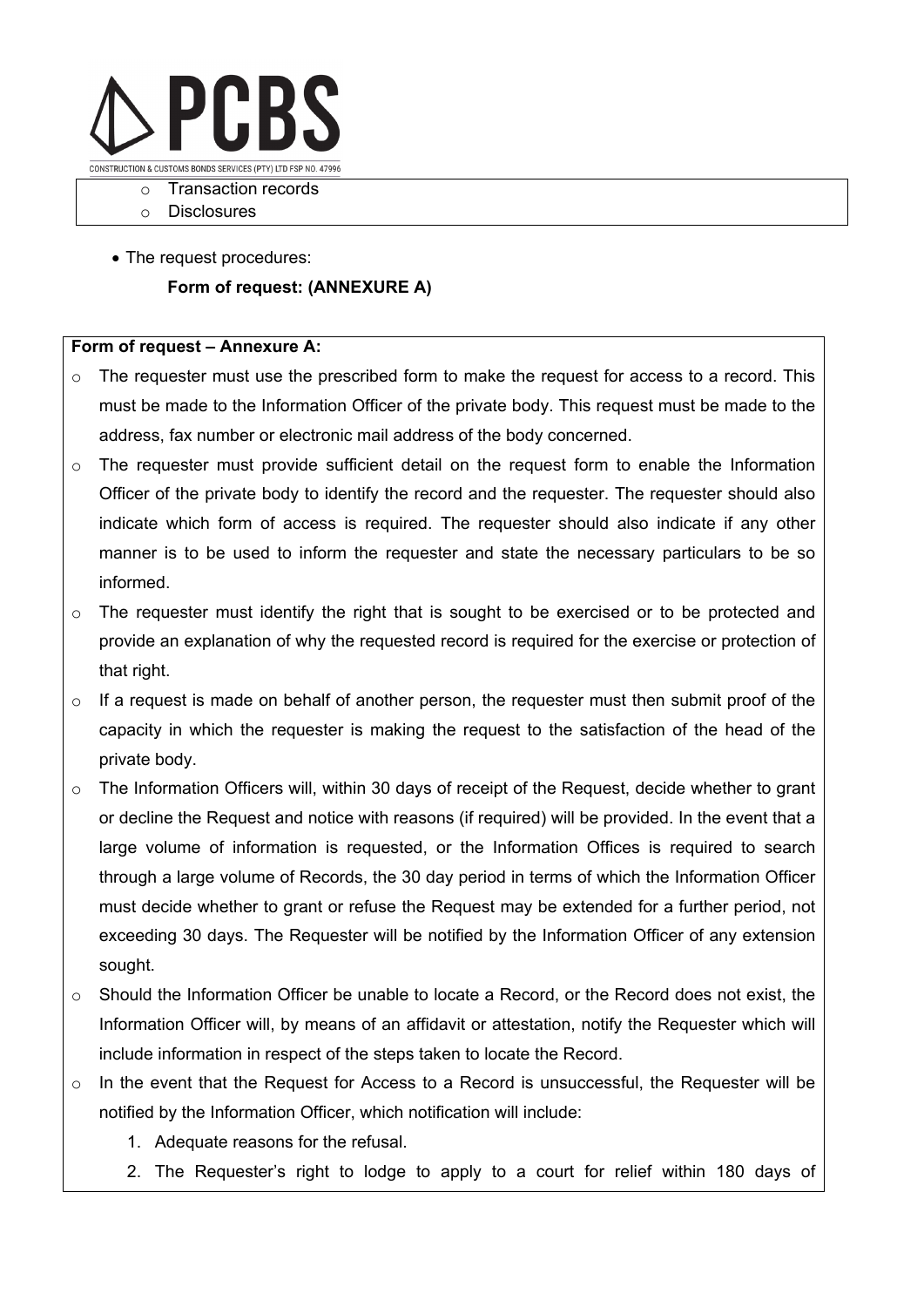

notification of the decision for appropriate relief in accordance with sections 56(3) (c) and 78 of PAIA.

- o The Information Officer may refuse access to a Record in the following instances:
	- 1. protecting personal information about a third person (who is a natural person), including a deceased person, from unreasonable disclosure;
	- 2. protecting commercial information that is held about a third party or a particular company or entity (for example trade secrets: financial, commercial, scientific or technical information that may harm the commercial or financial interests of the organization or the third party);
	- 3. if disclosure of the Record would result in a breach of a duty of confidence owed to a third party in terms of an agreement;
	- 4. if disclosure of the Record would endanger the life or physical safety of an individual;
	- 5. if disclosure of the Records would prejudice or impair the protection of a person in accordance with a witness protection scheme;
	- 6. if disclosure of the Record would prejudice or impair the protection of the safety of the public;
	- 7. the Record is privileged from production in legal proceedings, unless the legal privilege has been waived;
	- 8. disclosure of the Record (containing trade secrets, financial, commercial, scientific, or technical information) would harm the commercial or financial interests of **PCBS**;
	- 9. the Record is a computer programme; and
	- 10. the Record contains information about research being carried out or about to be carried out on behalf of a third party or **PCBS**.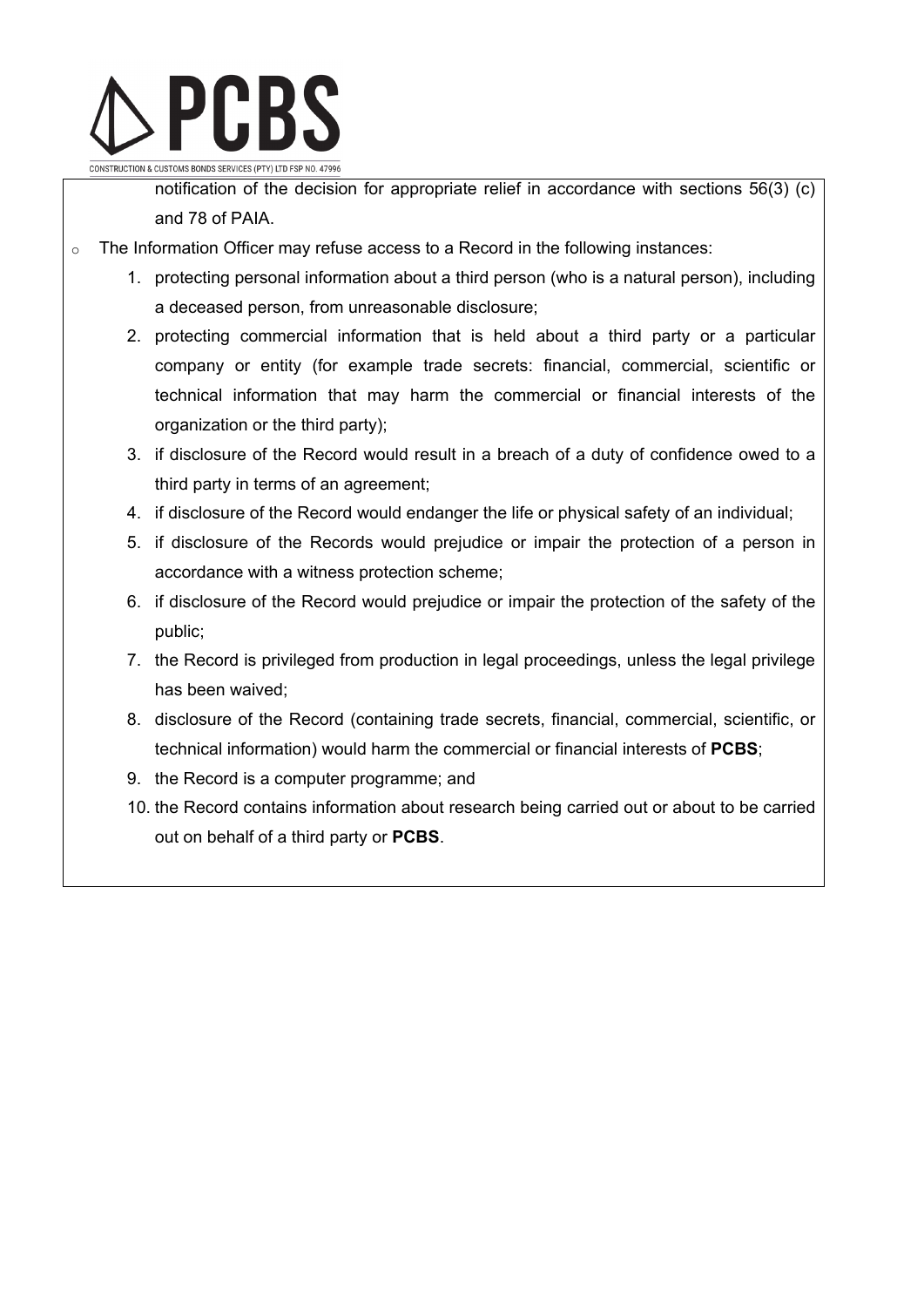

#### **Fees payable for request – Annexure B:**

- o A requester who seeks access to a record containing personal information about that requester is not required to pay the request fee. Every other requester, who is not a personal requester, must pay the required request fee:
- $\circ$  The Information Officer of the private body must notify the requester (other than a personal requester) by notice, requiring the requester to pay the prescribed fee (if any) before further processing the request.
- $\circ$  The fee that the requester must pay to a private body is R50. The requester may lodge an application to the court against the tender or payment of the request fee.
- o After the Information Officer of the private body has made a decision on the request, the requester must be notified in the required form.
- $\circ$  If the request is granted then a further access fee must be paid for the search, reproduction, preparation and for any time that has exceeded the prescribed hours to search and prepare the record for disclosure.

### **7. Other information as may be prescribed**

The Minister of Justice and Constitutional Development has not made any regulations in this regard.

### **8. Availability of the PAIA manual**

- 8.1 A copy of the Manual is available-
	- 8.1.1 on (www.pcbs.co.za), if any;
	- 8.1.2 head office of the **PCBS** for public inspection during normal business hours;
	- 8.1.3 to any person upon request and upon the payment of a reasonable prescribed fee; and
	- 8.1.4 to the Information Regulator upon request.
- 8.2 A fee for a copy of the Manual, as contemplated in annexure B of the Regulations, shall be payable per each A4-size photocopy made.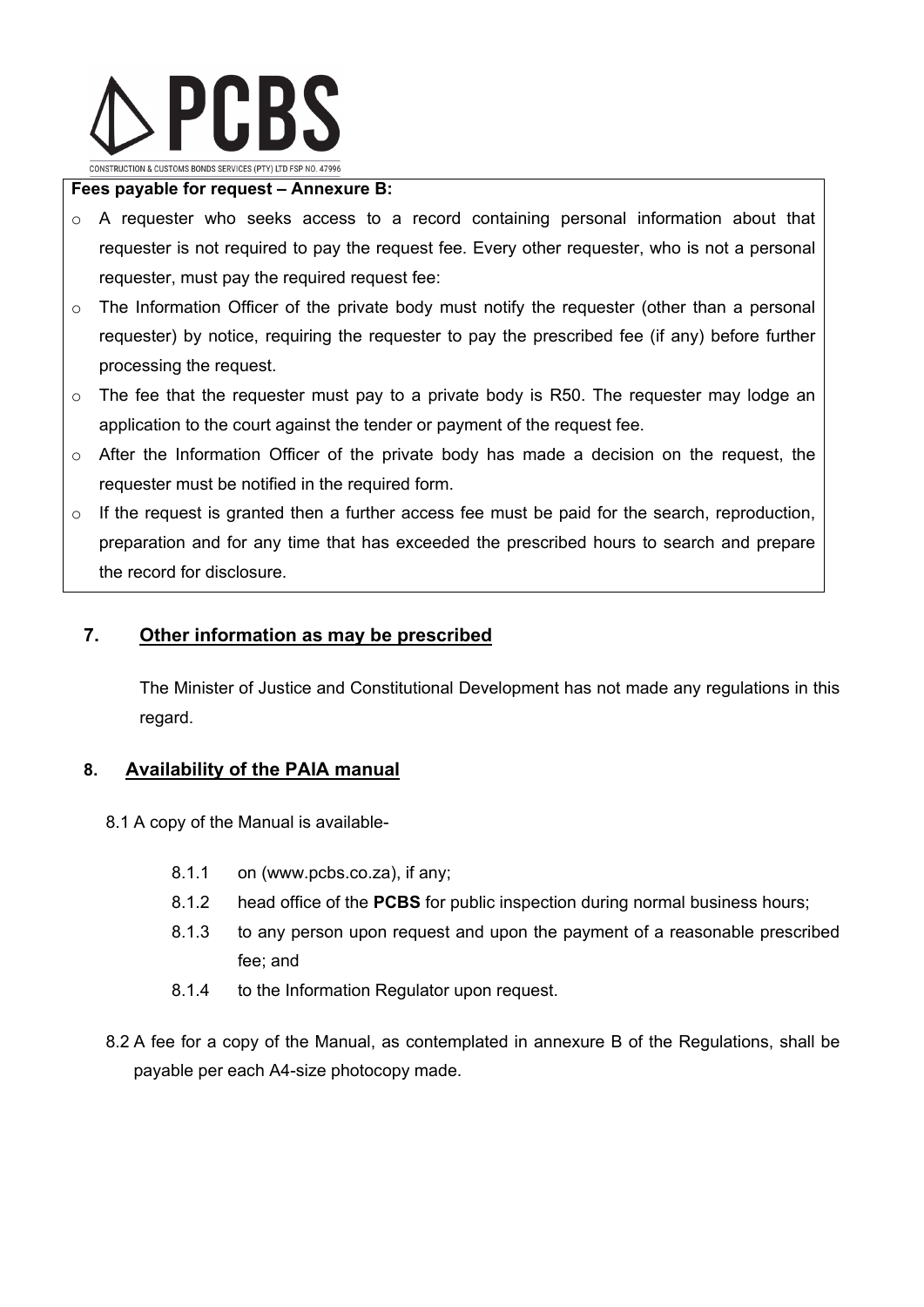

## **9. Protection of Personal Information Act**

9.1. POPI regulates and controls the Processing, collection, use, and transfer of personal information relating to identifiable, living, naturals persons and juristic persons.

9.2 In terms of POPI, the definition of personal information includes, but is no limited to:

- 9.2.1. Name
- 9.2.2. Address
- 9.2.3. Contact Details
- 9.2.4. Date of birth
- 9.2.5. Place of birth
- 9.2.6. Identity Number
- 9.2.7. Passport Number
- 9.2.8. Bank details
- 9.2.9. Tax Number
- 9.2.10. Financial Information
- 9.2.11. Marital Status

9.3. In terms of POPI, **PCBS** has a legal duty to collect, use, transfer and destroy another's (Data Subject) personal information in a lawful, legitimate and responsible manner.

9.4. **PCBS** processes personal information in respect of, but not limited to, the following Data Subjects:

- 9.4.1. Employees, Contractors, Consultants, Job applicants, Directors, Learnership Candidates, Representatives (as defined in the Financial Advisory and Intermediary Services Act, 2002.
- 9.4.2. Clients
- 9.4.3. Suppliers and Service Providers
- 9.4.4. Regulators of Public Bodies
- 9.4.5. Persons who physically interact with the Company at the Company's offices or through e-mail, fax, WhatsApp, websites and other means of electronic communication
- 9.4.6. Third parties involved in insurance claims
- 9.4.7. Potential business partners
- 9.5. **PCBS** processes personal information (without limitation):
	- 9.5.1. in accordance with its business objectives and strategies;
	- 9.5.2. to comply with its legal and contractual obligations;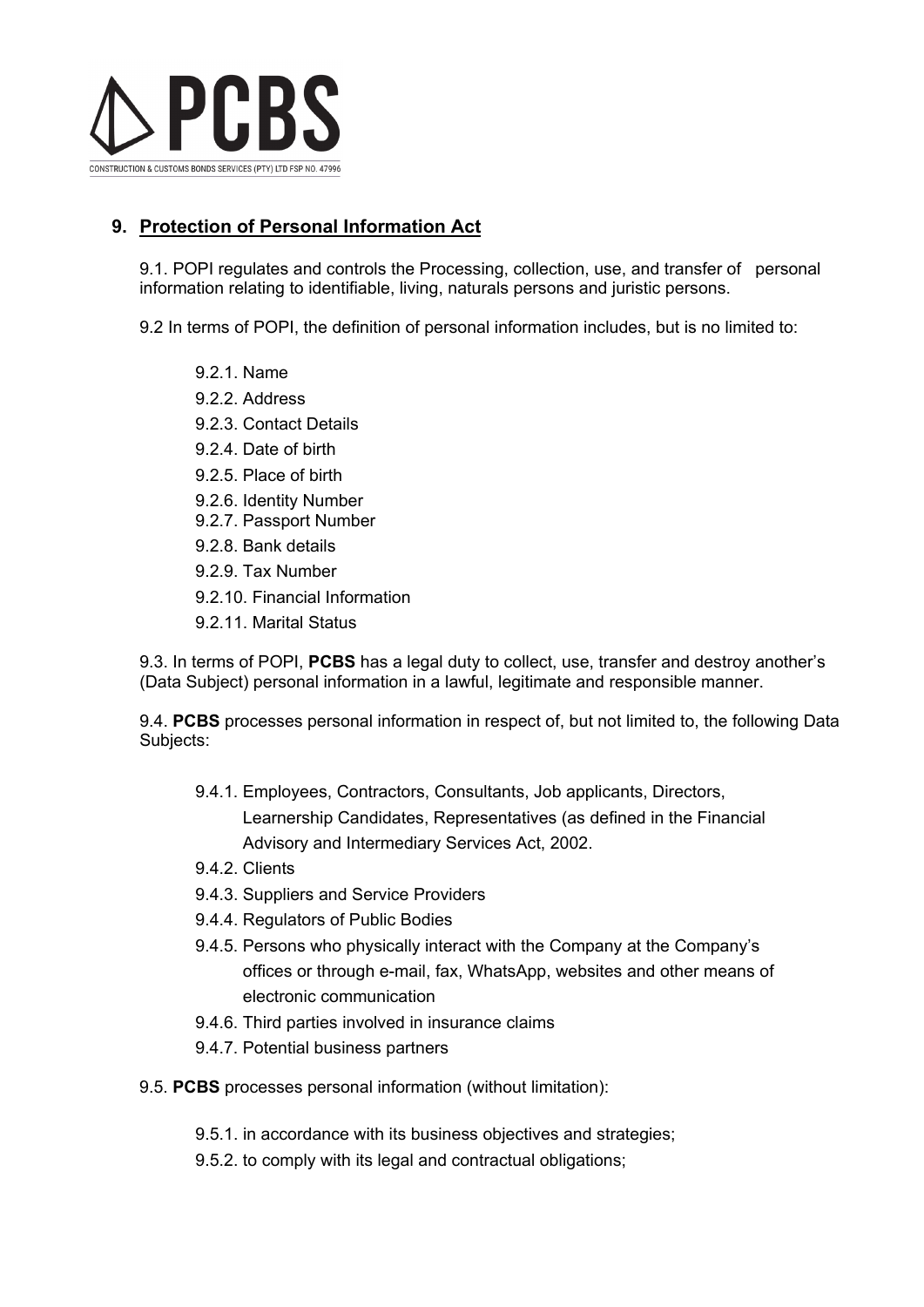

- 9.5.3. in order to make contact with, or attend to a Data subjects queries or instructions;
- 9.5.4. to identify Data Subjects;
- 9.5.5. to pursue the legitimate interest of **PCBS** or the Data Subject;
- 9.5.6. to provide the data subject with information, which includes information about marketing. in respect of **PCBS**;
- 9.5.7. to provide, maintain and improve its services;
- 9.5.8. to perform operational, human resource and legal requirements; and
- 9.5.9. to prevent fraud and abuse of **PCBS's** processes, systems and operations.

9.6. **PCBS** will ensure that all Personal information is treated with caution and will implement reasonable security measures to protect your Personal information.

9.7. Once the Data Subject's Personal Information is no longer required due to the fact that the purpose for which the Personal Information was held has come to an end or expired, such Personal Information will be safely and securely archived for the required periods, as prescribed by law. **PCBS** will thereafter ensure that such Personal Information is permanently destroyed.

9.8. In the event that a Data Subject requires details of the Personal Information **PCBS** holds, the Data Subject must submit a request in accordance with 7 of this Manual.

### **10. Complaints**

Should your PAIA request be denied or there is no response from a public or private bodies for access to records you may lodge a complaint at the following email address:

[PAIAComplaints@inforegulator.org.za](mailto:PAIAComplaints@inforegulator.org.za)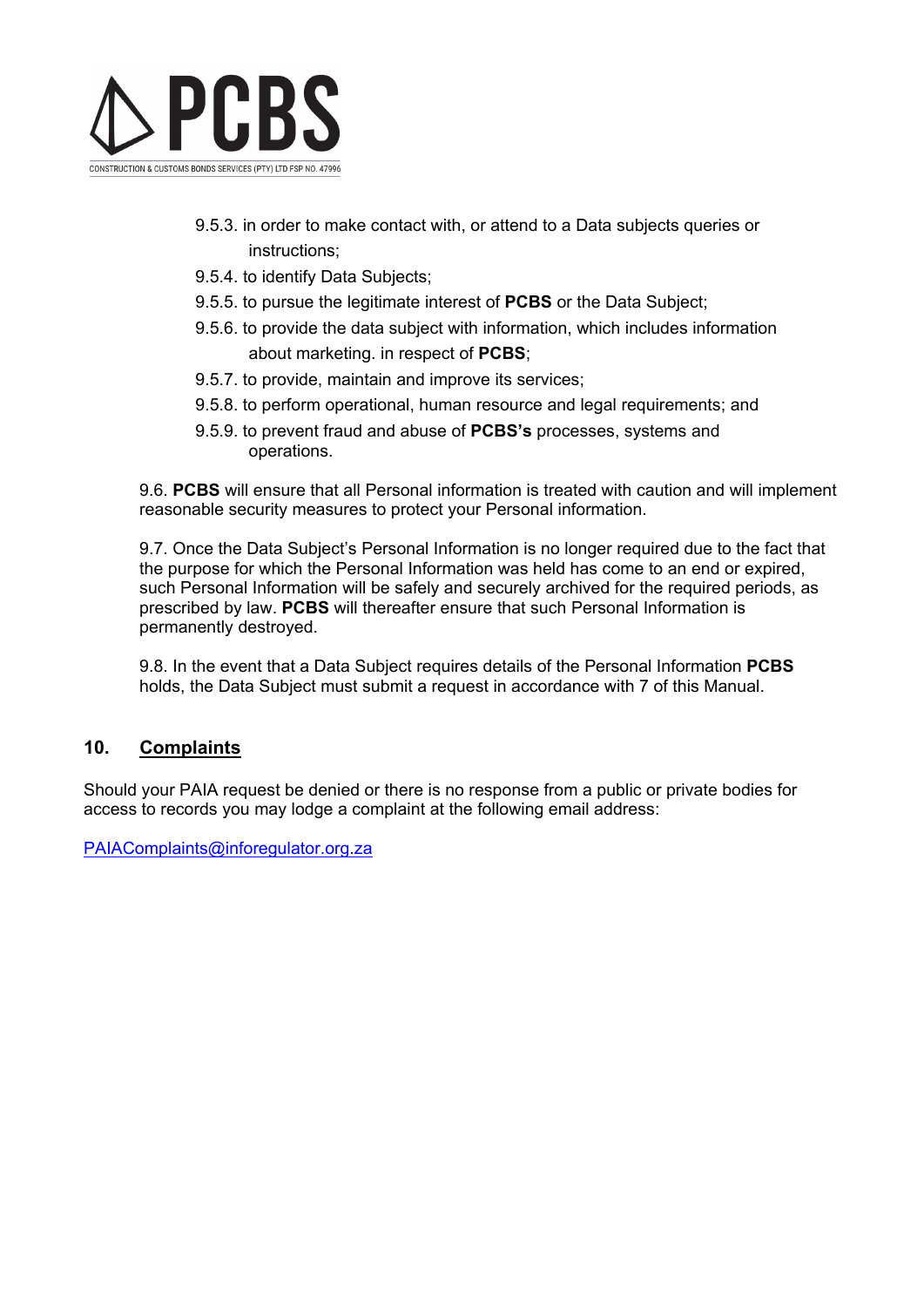

## **Annexure A - Request For Access to Record of PCBS**

Particulars of private body

## **PCBS, FSP 47996**

Particulars of person requesting access to the record

Instructions:

- The particulars of the person who requests access to the record must be given below.
- The address and/or fax number in the Republic to which the information is to be sent must be given.
- Proof of the capacity in which the request is made, if applicable, must be attached.

| Full name and surname              |  |
|------------------------------------|--|
| Identity number                    |  |
| Postal address                     |  |
| Telephone number                   |  |
| Fax number                         |  |
| E-mail address                     |  |
| Capacity in which request is made, |  |
| when made on behalf of another     |  |
| person                             |  |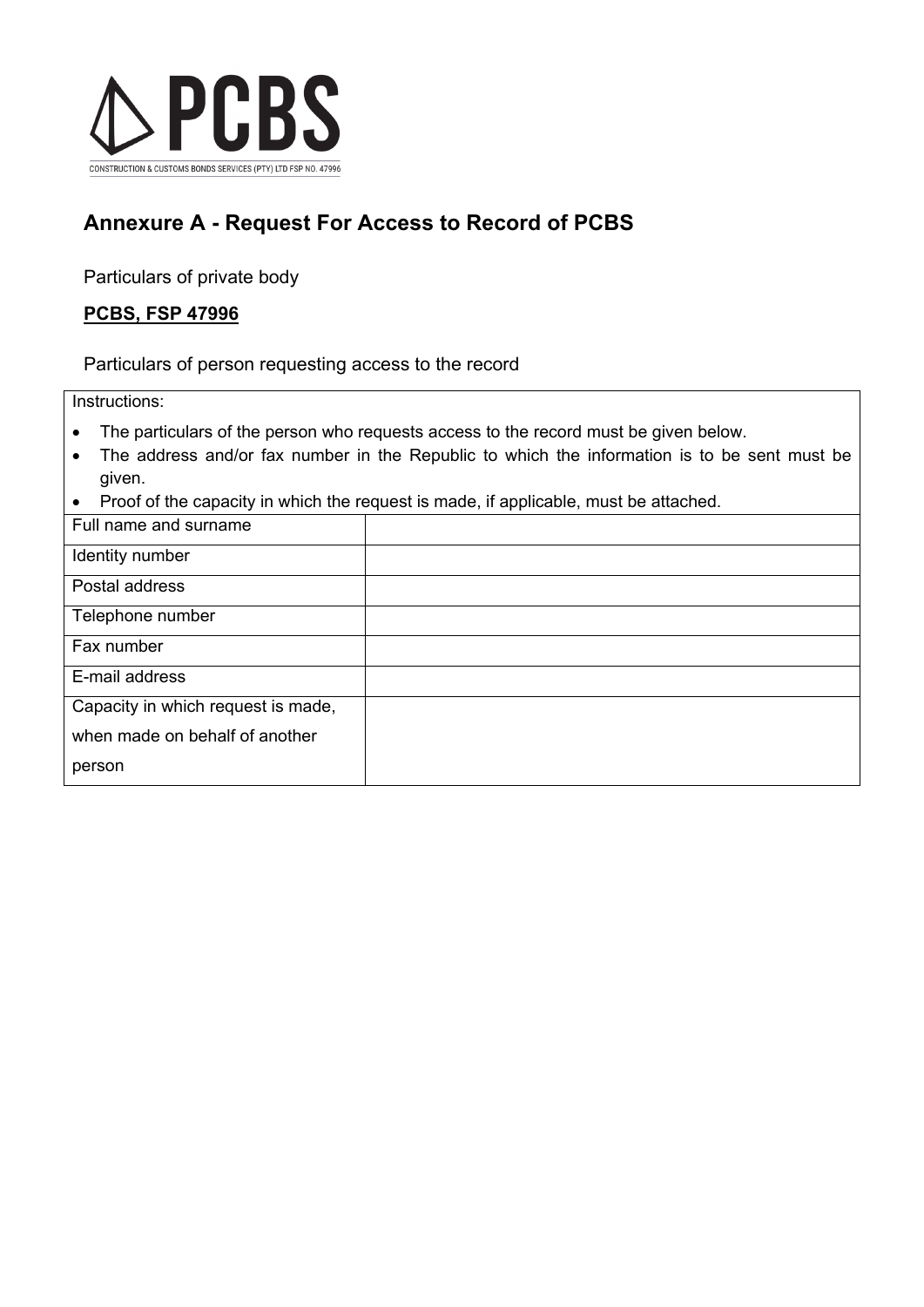

## Particulars of person on whose behalf request is made

#### Instructions:

• This section must be completed ONLY if a request for information is made on behalf of another person.

| Full name and surname |  |
|-----------------------|--|
| Identity number       |  |

Particulars of record

| Instructions: |
|---------------|
|               |

- Provide full particulars of the record to which access is requested, including the reference number if that is known to you, to enable the record to be located.
- If the provided space is inadequate, please continue on a separate folio and attach it to this form. **The requester must sign all the additional folios.**

| Description of record or   |  |
|----------------------------|--|
| relevant part of the       |  |
| record                     |  |
|                            |  |
|                            |  |
|                            |  |
|                            |  |
|                            |  |
|                            |  |
| Reference number, if       |  |
| available                  |  |
| Any further particulars of |  |
| record                     |  |
|                            |  |
|                            |  |
|                            |  |
|                            |  |
|                            |  |
|                            |  |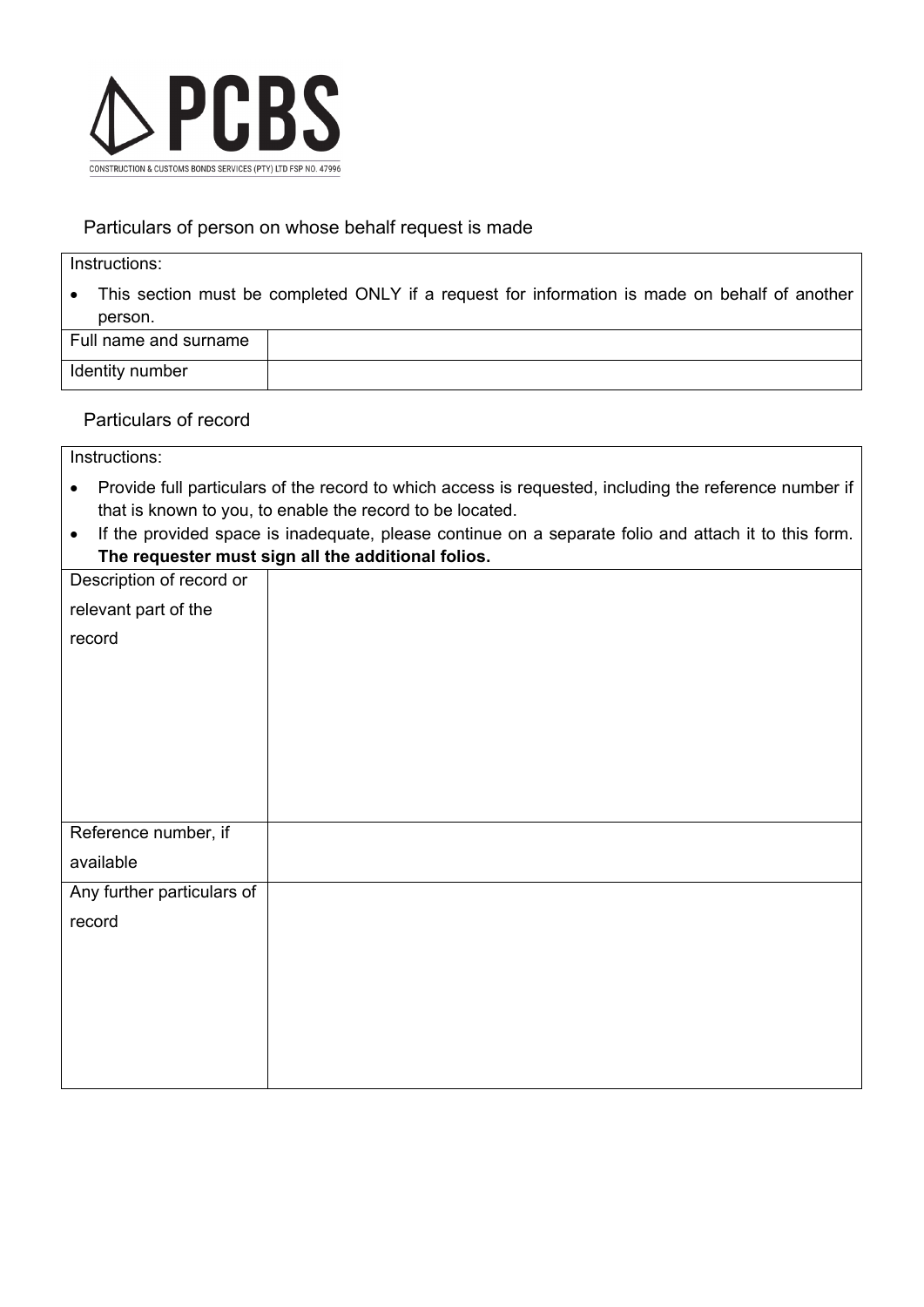

#### Fees

## Instructions:

- A request for access to a record, other than records containing personal information about you, will be processed only after a **request fee** has been paid.
- You will be notified of the amount required to be paid as the request fee.
- The **fee payable for access** to a record depends on the form in which access is required and the reasonable time required to search for and prepare a record.
- If you qualify for exemption of the payment of any fee, please state the reason for exemption.

Reason for exemption from payment of fees

## Form of access to record

|           | Instructions:                                                                                                                                                                                                     |  |  |
|-----------|-------------------------------------------------------------------------------------------------------------------------------------------------------------------------------------------------------------------|--|--|
|           | If you are prevented by a disability to read, view or listen to the record in the form of access<br>provided for in 1 to 4 hereunder, state your disability and indicate in which form the record is<br>required. |  |  |
|           | Disability                                                                                                                                                                                                        |  |  |
|           | Form in which record is required                                                                                                                                                                                  |  |  |
|           |                                                                                                                                                                                                                   |  |  |
|           | Instructions:                                                                                                                                                                                                     |  |  |
| $\bullet$ | Mark the appropriate box with an X                                                                                                                                                                                |  |  |
| $\bullet$ | Compliance with your request in the specified form may depend on the form in which the record is<br>available.                                                                                                    |  |  |
| $\bullet$ | Access in the form requested may be refused in certain circumstances. In such a case you will be<br>informed if access will be granted in another form.                                                           |  |  |
| $\bullet$ | The fee payable for access to the record, if any, will be determined partly by the form in which<br>access is requested.                                                                                          |  |  |
| 1.        | If the record is in written or printed form:                                                                                                                                                                      |  |  |
|           | Copy of record<br>Inspection of record                                                                                                                                                                            |  |  |
| 2.        | If record consists of visual images (this includes photographs, slides, video recordings, computer-                                                                                                               |  |  |
|           | generated images, sketches etc):                                                                                                                                                                                  |  |  |
|           | Copy of images<br>View images                                                                                                                                                                                     |  |  |
|           | Transcription of images                                                                                                                                                                                           |  |  |
| 3.        | If record consists of recorded words or information which can be reproduced in sound:                                                                                                                             |  |  |
|           | Listen to soundtrack (audio cassette)                                                                                                                                                                             |  |  |
|           | Transcription of soundtrack (written or printed document)                                                                                                                                                         |  |  |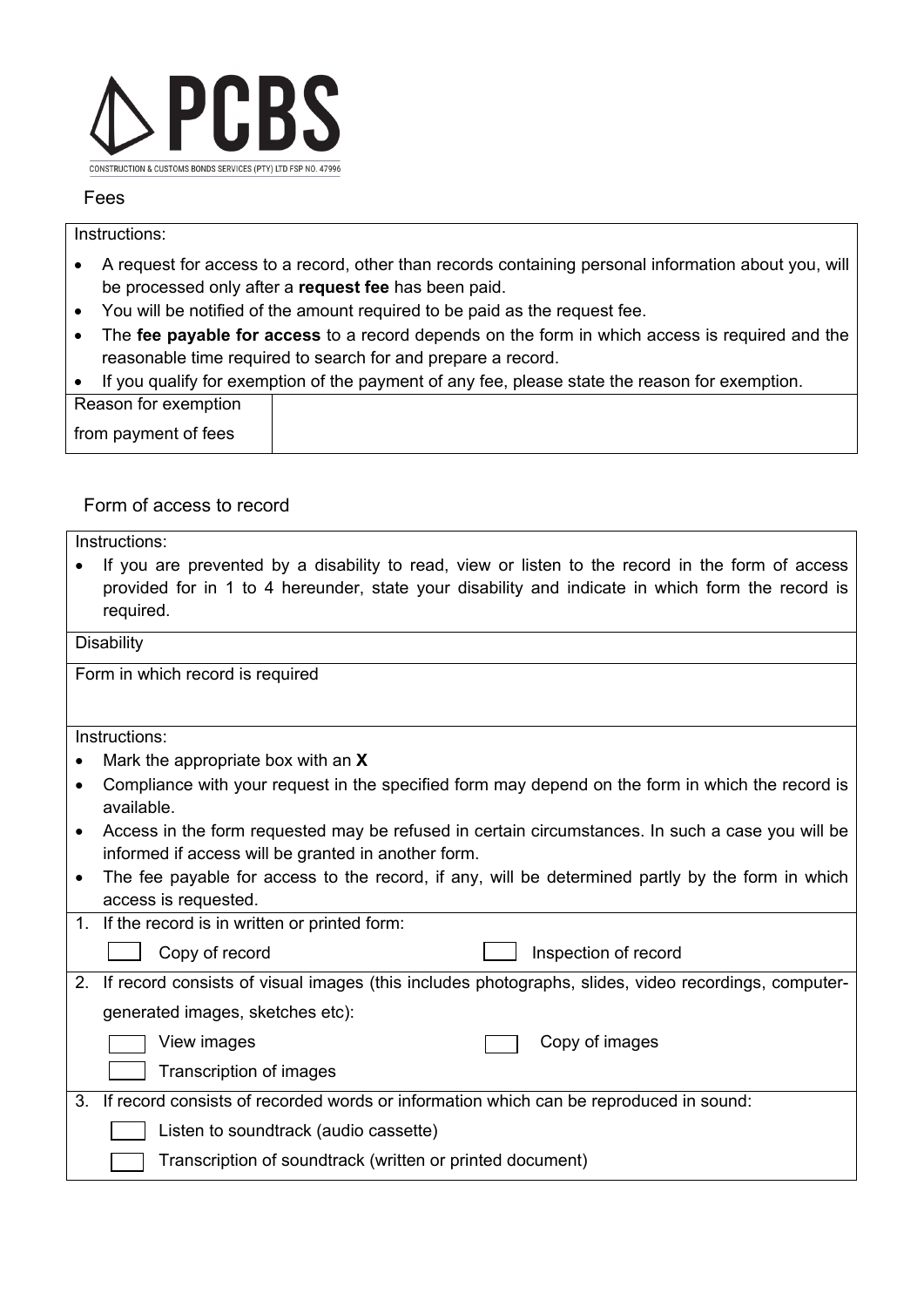

|                                                                                                          | 4. If record is held on computer or in an electronic or machine-readable form: |              |     |  |  |
|----------------------------------------------------------------------------------------------------------|--------------------------------------------------------------------------------|--------------|-----|--|--|
|                                                                                                          |                                                                                | Printed copy |     |  |  |
|                                                                                                          | Printed copy of information derived from record                                |              |     |  |  |
|                                                                                                          | Copy in computer-readable form (stiffy or compact disc)                        |              |     |  |  |
| * If you requested a copy or transcription of a record (above), do you wish the copy or transcription to |                                                                                |              |     |  |  |
| be posted to you?                                                                                        |                                                                                | <b>YES</b>   | NO. |  |  |
|                                                                                                          | Postage fees are applicable.                                                   |              |     |  |  |

## *Particulars of right to be exercised or protected*

| Instructions:                                                                                        |                                                    |  |  |
|------------------------------------------------------------------------------------------------------|----------------------------------------------------|--|--|
| If the provided space is inadequate, please continue on a separate folio and attach it to this form. |                                                    |  |  |
|                                                                                                      | The requester must sign all the additional folios. |  |  |
| Indicate which right is to                                                                           |                                                    |  |  |
| be exercised or                                                                                      |                                                    |  |  |
| protected                                                                                            |                                                    |  |  |
| Explain why the record                                                                               |                                                    |  |  |
| requested is required for                                                                            |                                                    |  |  |
| the exercise or                                                                                      |                                                    |  |  |
| protection of the                                                                                    |                                                    |  |  |
| aforementioned right                                                                                 |                                                    |  |  |
|                                                                                                      |                                                    |  |  |
|                                                                                                      |                                                    |  |  |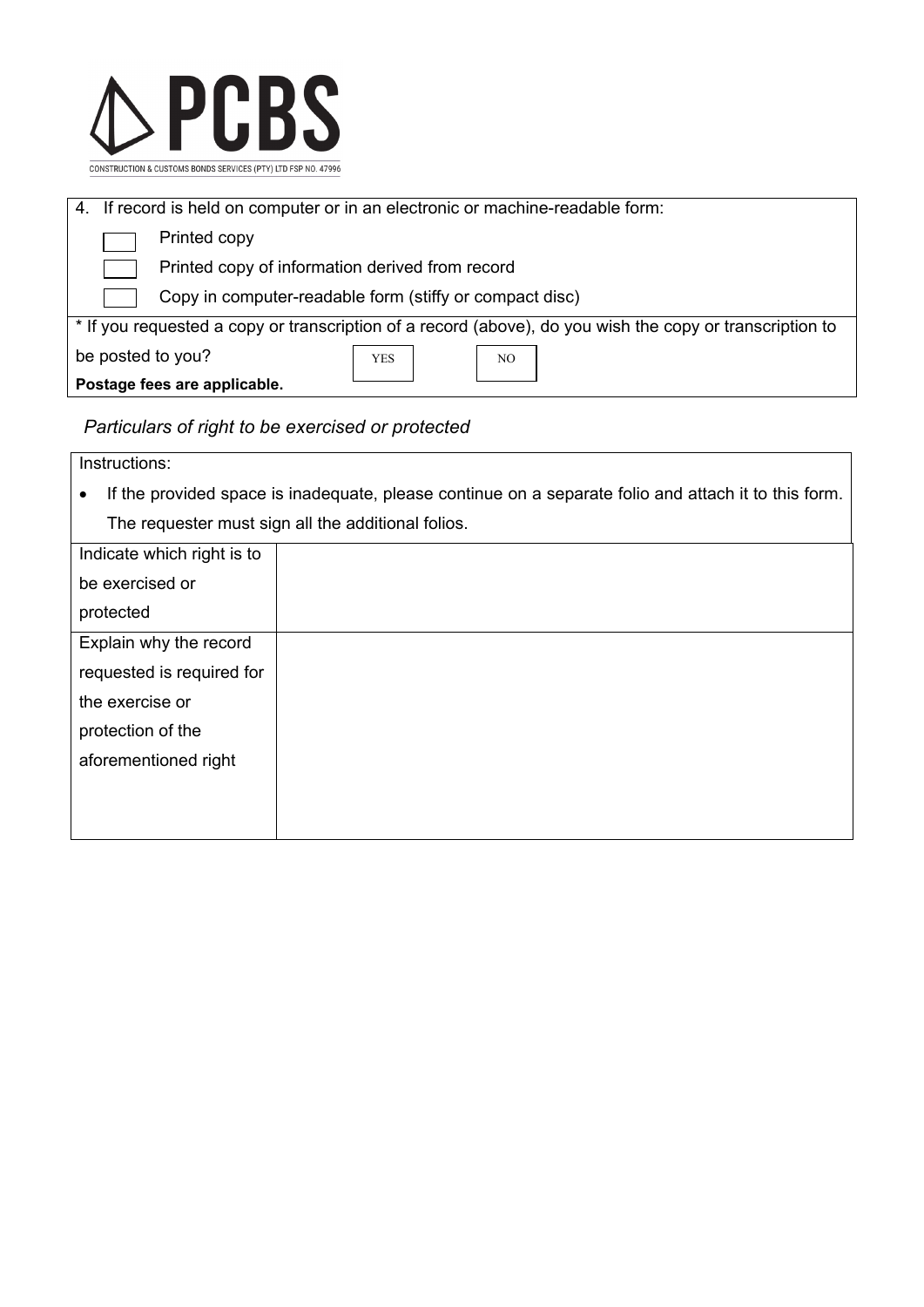

 $\overline{\phantom{a}}$  , where  $\overline{\phantom{a}}$ 

## Notice of decision regarding request for access

You will be notified in writing whether your request has been approved / denied. If you wish to be informed in another manner, please specify the manner and provide the necessary particulars to enable compliance with your request.

How would you prefer to be informed of the decision regarding your request for access to the record?

 $\_$  , and the set of the set of the set of the set of the set of the set of the set of the set of the set of the set of the set of the set of the set of the set of the set of the set of the set of the set of the set of th  $\_$  , and the set of the set of the set of the set of the set of the set of the set of the set of the set of the set of the set of the set of the set of the set of the set of the set of the set of the set of the set of th  $\_$  , and the set of the set of the set of the set of the set of the set of the set of the set of the set of the set of the set of the set of the set of the set of the set of the set of the set of the set of the set of th



Full Name of Requester Person on whose behalf the request is made

\_\_\_\_\_\_\_\_\_\_\_\_\_\_\_\_\_\_\_\_\_\_\_\_\_\_\_

\_\_\_\_\_\_\_\_\_\_\_\_\_\_\_\_\_\_\_\_\_\_\_\_\_\_\_

Signature of Requester Person on whose behalf the request is made